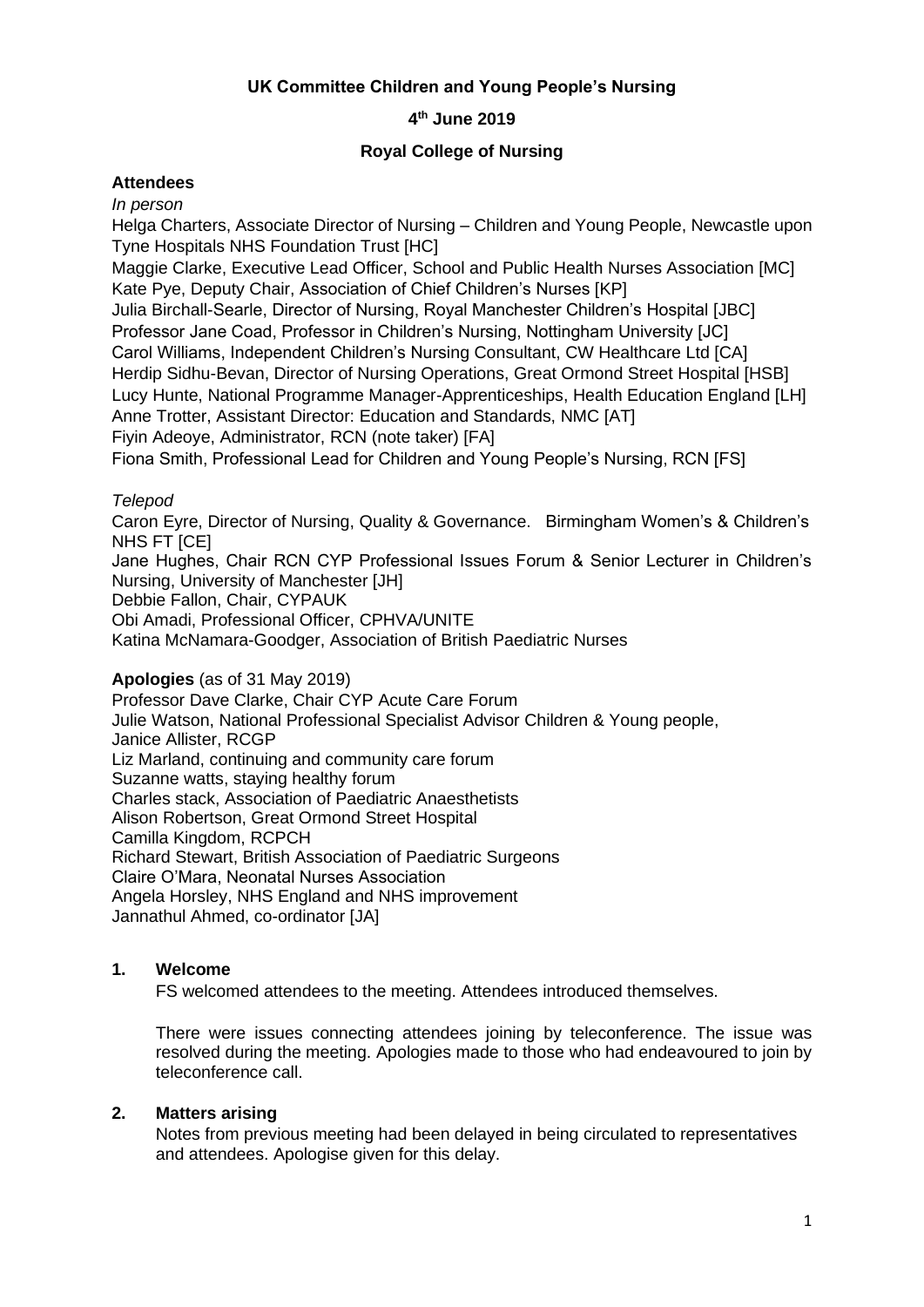Some members reported that they had not received the notes from the previous meeting.

**Action:** meeting notes to be circulated in a timely manner following meetings and previous notes be reissued along with the agenda prior to meetings - **JA**

#### **Professional Nursing Issues across the UK**

**3. Clinical Academic Careers- Jane Coad, Professor in Children and Family Nursing, Nottingham University**

JC presented developments in Clinical Academic Careers (see attached presentation). She outlined the HEE/NEHR integrated Clinical Academic ICA Programme for a wide range of professionals including those of the NMHAP (Nurses, Midwifes and allied professionals), biomedical clinical health scientists and registered health professionals e.g. paramedics, pharmacists. It was noted that there are different stages for individuals depending on their level; this includes Internships, Pre-Doctoral Clinical Academic Fellowship, Clinical Doctoral Research Fellowship: Clinical Lectureship and Senior Clinical Lectureship. JC reported that the focus of the programme is to develop and provide solutions at local level. JC highlighted the need to align to trust strategic priorities but most importantly to support research active staff, encouraging development in a field that is constantly changing and evolving.

JC highlighted the pilot of the Clinical Academic Research Development (CARD) scheme introduced in the West and East Midlands, (Nottingham and Birmingham). The levels are as follows:

**Bronze award**- essentially interns with an interest in research. The length of internship varies from 15-30 days.

**Silver award**- assists post master students transition to PhD level. This is a new addition, launched in February 2018. It is a 2-year award over 30 months full time and 40 months part time. It was noted that MRES is still around in places such as Manchester.

**Gold award:** Doctoral post-doctoral- individually crafted with university support. Transferrable skills to improve patient care and to allow the individual an opportunity to develop their clinical academic career profile.

Sometimes funding comes from industry but need to look at various avenues. Majority of nurses at silver level. Noted Joseph Manning first children's nurse on the programme. Importance of having the right mentor highlighted.

Clinical lectureship- impact there is a difference, regionally locally and nationally and internationally, viewed as important as a clinical academic career

Key dates are always the same Southampton for example have been successful in getting ready 6 months before due dates, so that applications are carefully planned yielding greater success.

Attendees discussed the need to encourage children's nurses and child health nurses so as to be influential leaders of the future.

**Action:** speak to Ann McMahon re RCN activity in respect of Clinical Academic Careers – **FS**

**4. Nursing Apprenticeship scheme Lucy Hunte, National Programme Manager-Apprenticeships, Health Education England**

LH highlighted the progression of the nursing apprenticeship scheme and developments to date (see attached presentation). The need for the apprenticeship route was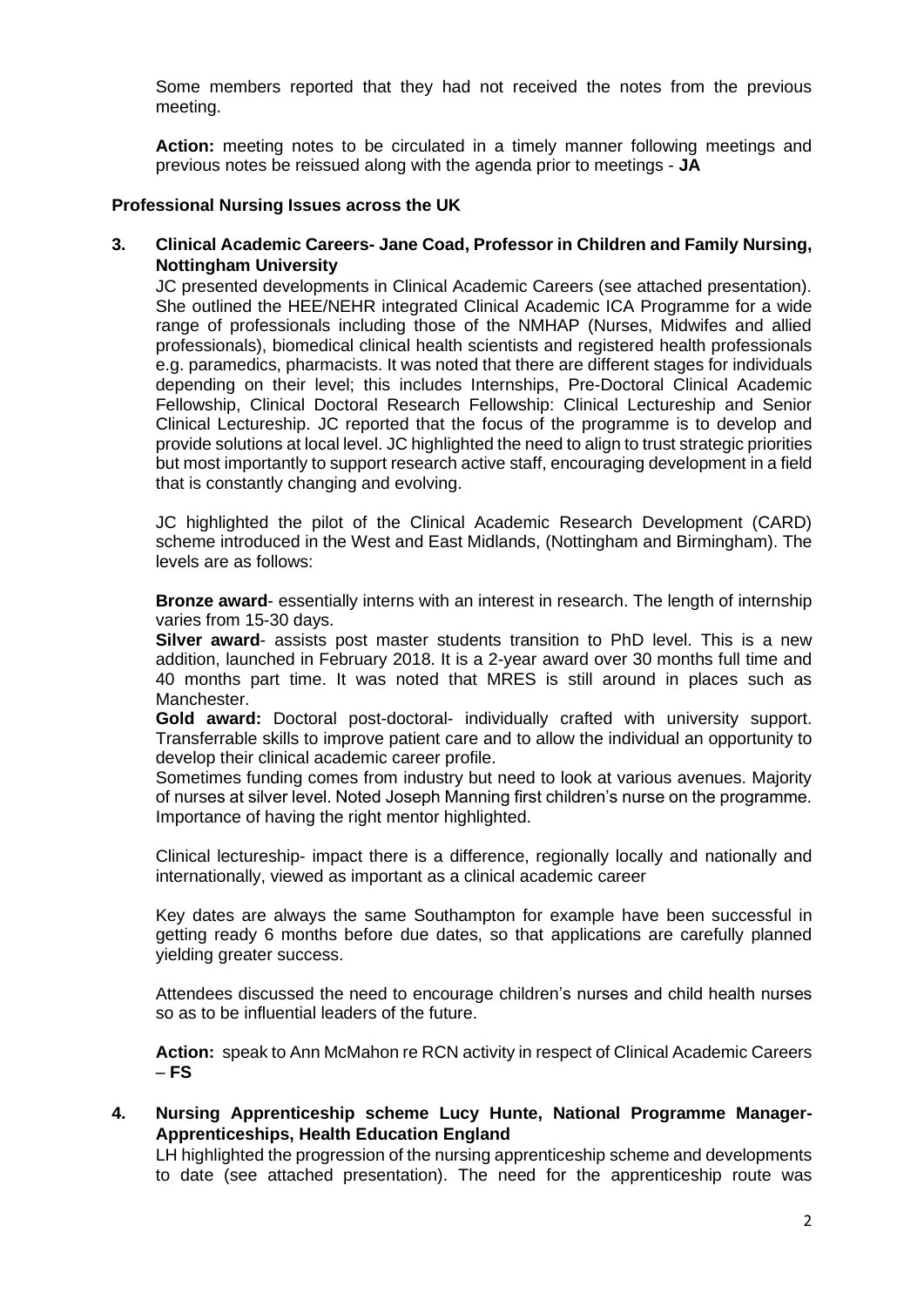highlighted as an effective way forward for nurse education and recruitment, as there has been a slump in numbers overall via University routes. Students need to be reminded this avenue is just as valuable and available to everyone. LH reported that it is hoped there will be 2,000 applicants by the end of the year. It was noted that there are issues related to regional procurement. LH highlighted that there has been a loss of interest in the 2 year AEL Fast track from L5 assistant practitioner and Nursing associates. Career progression is evident where a nurse can start at level 2 and work up to level 7, able to show career pathway in terms of retention, can progress within 8- 10 years. While larger Trusts maybe able to facilitate apprenticeships concerns were raised regarding smaller Trusts and also where volume numbers may be low to enable specific pathways to be undertaken.

Removal of the bursary was a major issue. The apprenticeship route allows individuals to learn and earn, thereby avoiding mounting debt. It was noted that there is a lack of standardisation regarding salary for apprenticeships. Attendees felt there needed to be a national approach and standard.

It was noted that nurse apprenticeship is the most requested apprenticeship. A few trusts are looking to recruit school leavers. HEE have a matchmaking service- they have a list of trusts willing to transfer levy to support elsewhere. New apprenticeship standard and EPA has been approved and will be introduced as of August 2020. Flexibility now allows level 6 or level 7 nurses into the programme whereby the PG Dip route can be funded. So individuals who want to do their masters, this is a route for them which has been approved.

Neonates and SCPHN standards are in development, looking at January 2020. It was noted that the Child pathway for apprenticeships is not yet available for school leavers. NMC approval is reported to be taking a long-time. Issues related to funding have also been highlighted.

Concerns also raised regarding nursing associates for CYP and the need for HEIs and children/'s hospitals/large children/'s units to work in partnership. Questions raised in respect of integrated care systems and a joined up approach to future workforce planning and development.

### **5. Children Nursing workforce required in special needs school- Carol Williams**

CW provided an update in relation to the project being undertaken (see presentation slides). CW explored the five areas of the tool, highlighting relevant statistics to show the concern about the clinical nursing needs in special needs schools. There have been some benefits of using the tool. For example West Sussex have seen an increase in nursing establishment as a result.

CW reported growing concern amongst special needs school head teachers, where staff feel under pressure to provide care despite not being the right people to deliver the care needed. It was suggested that collecting data with regards to how many of these children are going to hospital (blue light) will have an impact and the resources allocated.

### **6. NMC Pre registration standards & prescribing-Anne Trotter, Assistant Director: Education and Standards**

AT provided an update on progress. It was noted that 3 programmes have been approved - Sheffield Hallam, University of Exeter in adult and mental health but apprenticeship route has not been approved due to the apprentice standard delayed. For the nursing associates programme only 1 has been approved so far.

In terms of prescribing- programme standards are currently going through approval. It was noted that there was a need to highlight to other professional groups that they could